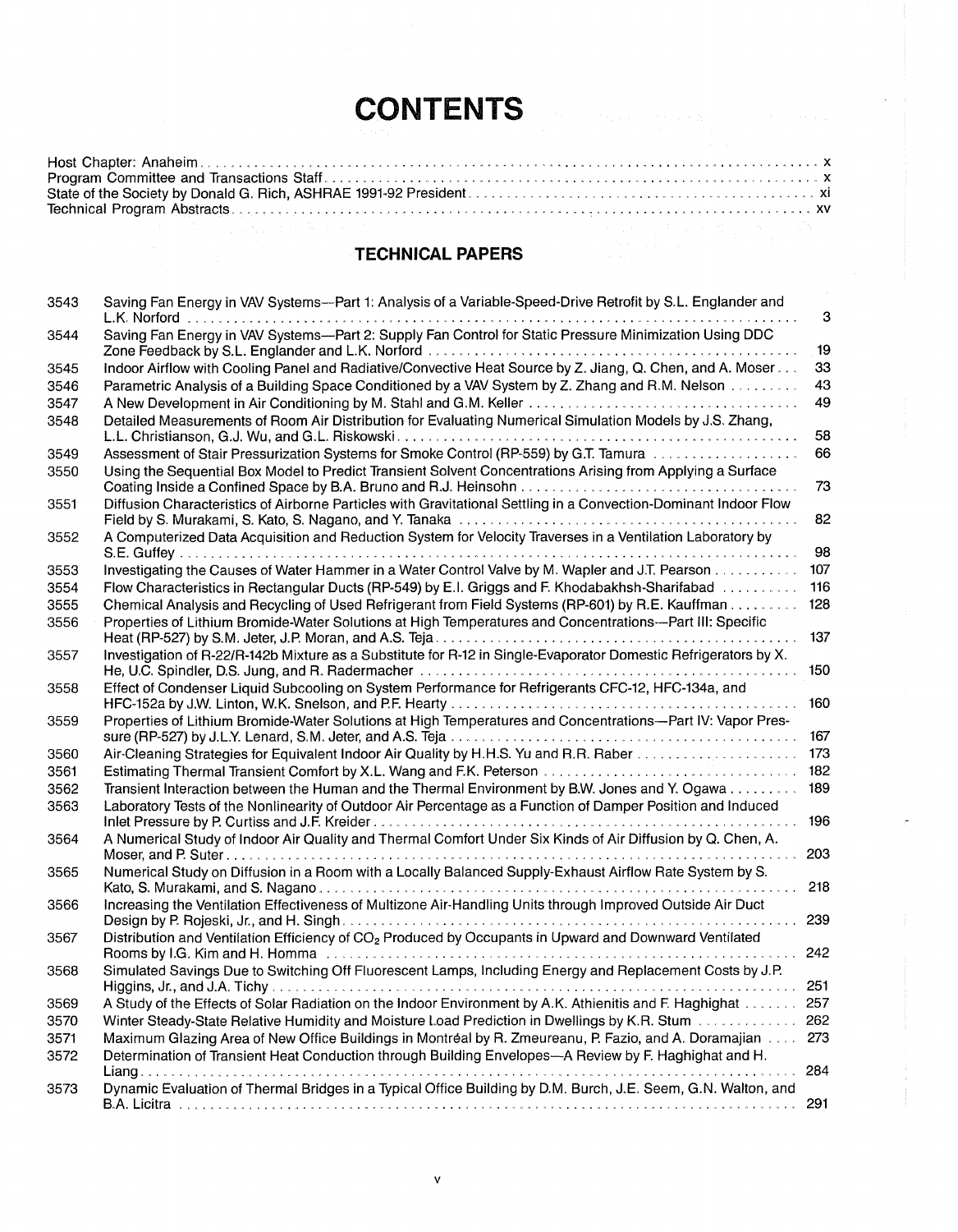| 3574 | A Multiclimate Comparison of the Improved TC 4.7 Simplified Energy Analysis Procedure with DOE-2 (RP-564)                                                                                                                      | 305 |
|------|--------------------------------------------------------------------------------------------------------------------------------------------------------------------------------------------------------------------------------|-----|
| 3575 | A Thermal Mass Treatment for the TC 4.7 Simplified Energy Analysis Procedure (RP-564) by D.E. Claridge,                                                                                                                        |     |
|      |                                                                                                                                                                                                                                | 320 |
| 3576 | Modeling of Weather Data by Time Series Analysis for Air-Conditioning Load Calculations by H. Yoshida and                                                                                                                      | 328 |
| 3577 | Degree-Day Base Temperature for Residential Building Energy Prediction in Saudi Arabia by S.A.M. Said                                                                                                                          | 346 |
| 3578 | Dynamic Global-to-Direct Irradiance Conversion Models (RP-644) by R.R. Perez, P. Ineichen, E.L. Maxwell,                                                                                                                       |     |
|      |                                                                                                                                                                                                                                | 354 |
| 3579 | Simulating Combined Thermostat, Air Conditioner, and Building Performance in a House by H.I. Henderson,                                                                                                                        |     |
| 3580 | Commercial Building Temperature Recovery—Part I: Design Procedure Based on a Step Response Model                                                                                                                               | 370 |
|      |                                                                                                                                                                                                                                | 381 |
| 3581 | Commercial Building Temperature Recovery--Part II: Experiments to Verify the Step Response Model                                                                                                                               |     |
|      |                                                                                                                                                                                                                                | 397 |
| 3582 | Prediction of Performance and Stability of Heat Pump Systems with Long Pipes and High Head by T. Hirao,                                                                                                                        |     |
|      |                                                                                                                                                                                                                                | 411 |
| 3583 | Conception, Simulation, Dimensioning, and Testing of an Experimental Chemical Heat Pump by M. Lebrun                                                                                                                           | 420 |
| 3584 | Benchmark Performance Analysis of an ECM-Modulated Air-to-Air Heat Pump with a Reciprocating Compres-                                                                                                                          |     |
|      |                                                                                                                                                                                                                                | 430 |
| 3585 | A Model of Hot-Gas Defrosting of Evaporators--Part 1: Heat and Mass Transfer Theory by K.I. Krakow, L. Yan,                                                                                                                    |     |
|      | A Model of Hot-Gas Defrosting of Evaporators--Part 2: Experimental Analysis by K.I. Krakow, L. Yan, and                                                                                                                        | 451 |
| 3586 | .                                                                                                                                                                                                                              | 462 |
| 3587 | Three-Zone, Steady-State Modeling of a Mobile Air-Conditioning Condenser by M.J. Kempiak and R.R.                                                                                                                              |     |
|      | Crawford                                                                                                                                                                                                                       | 475 |
| 3588 |                                                                                                                                                                                                                                | 489 |
| 3589 | Literature Survey on Recommended Procedures for the Selection, Placement, and Type of Evaporators for                                                                                                                          |     |
|      | Refrigerated Warehouses (RP-569) by R.R. Crawford, J.P. Mavec, and R.A. Cole [10] (100] (100] (100] Refrigerated Warehouses (RP-569) by R.R. Crawford, J.P. Mavec, and R.A. Cole [10] (100] (100] (100] (100] (100] (100] (100 | 500 |
| 3590 | Analytical and Numerical Results for the Deicing of Ice-Maker Evaporators by S.M. Aceves-Saborio and G.M.                                                                                                                      |     |
|      |                                                                                                                                                                                                                                | 514 |
| 3591 | Development of a Generalized Model for Performance Evaluation of Packed-Type Liquid Sorbent Dehumidifiers                                                                                                                      |     |
| 3592 | and Regenerators (RP-298) by A.Y. Khan and H.D. Ball<br>Development of a Mathematical Model and Computer Simulation to Predict the Annual Energy Consumption                                                                   | 525 |
|      |                                                                                                                                                                                                                                | 534 |
| 3593 | Heat Transfer and Hydrodynamic Analysis of an Energy Collection System in a Solar Rankine Engine by                                                                                                                            |     |
|      |                                                                                                                                                                                                                                | 542 |
| 3594 | The Effect of Temperature-Dependent Properties on the Performance of Run-Around Heat Recovery Systems                                                                                                                          |     |
|      | Using Aqueous-Glycol Coupling Fluids by Y.Y. Zeng, R.W. Besant, and K.S. Rezkallah                                                                                                                                             | 551 |
| 3595 | The Performance of a Run-Around System Using a Two-Phase, Gas-Liquid Coupling Fluid by Y.Y. Zeng, R.W.                                                                                                                         |     |
|      | Besant, and K.S. Rezkallah                                                                                                                                                                                                     | 563 |
| 3596 | Numerical Prediction of Moisture Condensation on Curtain Walls Using the Finite-Element Method and Its                                                                                                                         |     |
|      |                                                                                                                                                                                                                                | 574 |

 $\mathcal{L}_{\mathcal{L}}$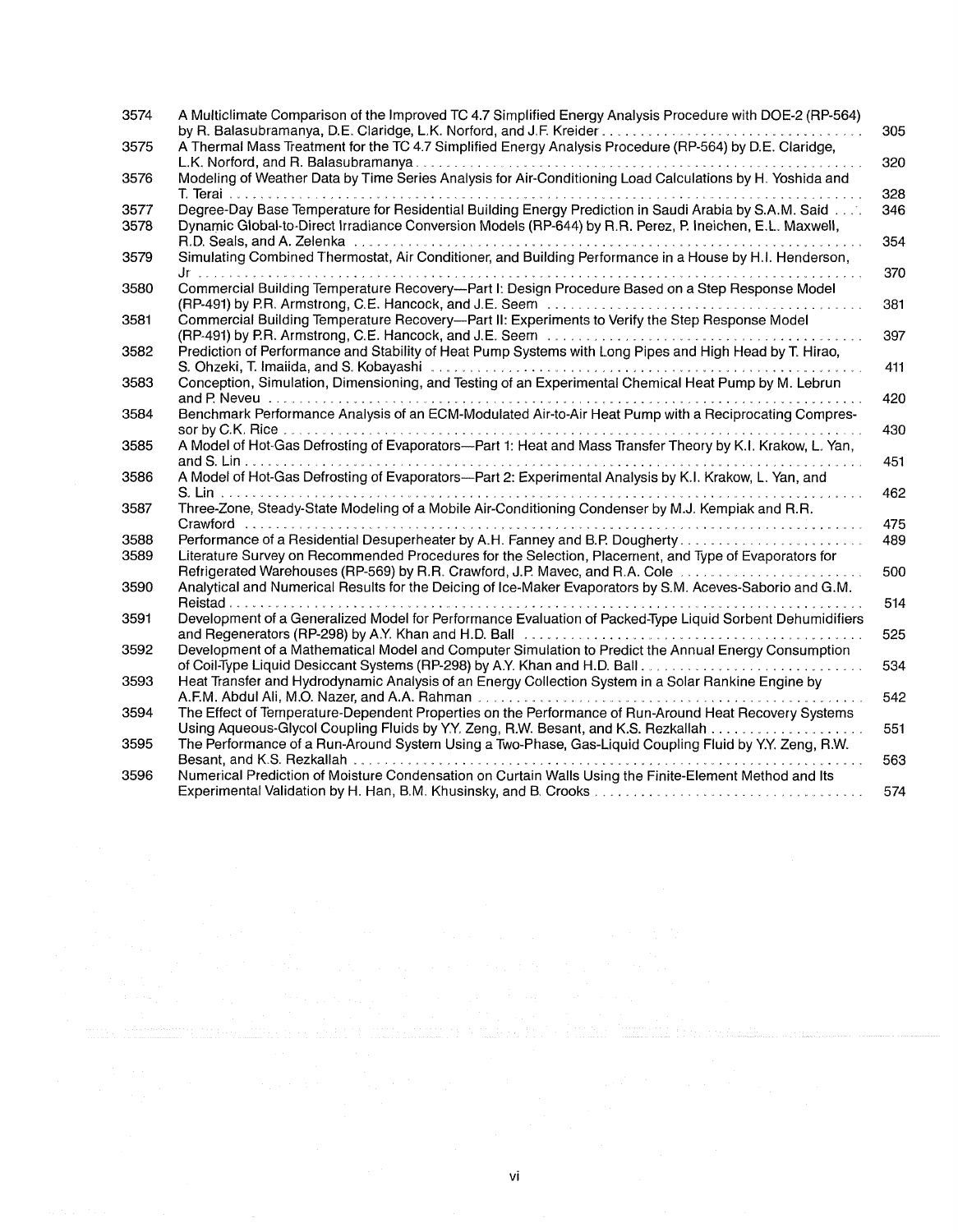### **SYMPOSIUM PAPERS**

| AN-92-1 | What Inputs Are Important for Building Energy Simulations?<br>The Relative Importance of Various Geometrical Design Parameters in a Hot, Humid Climate by E. Shaviv<br>Practical Experience in Achieving High Levels of Accuracy in Energy Simulations of Existing Buildings by                                                                                                                                                                                                                                                                                                        | 589                      |
|---------|----------------------------------------------------------------------------------------------------------------------------------------------------------------------------------------------------------------------------------------------------------------------------------------------------------------------------------------------------------------------------------------------------------------------------------------------------------------------------------------------------------------------------------------------------------------------------------------|--------------------------|
|         | Nonresidential Energy Standards Confidence and Sensitivity Analysis by D.E. Mahone, S. Krishnamurti,                                                                                                                                                                                                                                                                                                                                                                                                                                                                                   | 606<br>618               |
|         | A Procedure for Calibrating the DOE-2 Simulation Program to Non-Weather-Dependent Measured Loads                                                                                                                                                                                                                                                                                                                                                                                                                                                                                       | 627<br>636               |
| AN-92-2 | Topics in Service Water Heating Technology and Economics<br>Operating Characteristics and Annual Efficiencies of Combination Space/Water-Heating Systems by S.G.<br>Derivation of the Combined Annual Efficiency of Space/Water Heaters in ASHRAE Standard 124-1991 by<br>Measured Savings from Time- or Demand-Based Temperature Controls on Service Water Heaters in Apart-<br>ment Buildings by M.S. Lobenstein, D.L. Bohac, T.J. Staller, T.S. Dunsworth, and M.W. Hancock<br>Water-Heating Energy Savings in Commercial Laundries by G.A. Moore and M. Perlman                    | 655<br>665<br>676<br>690 |
| AN-92-3 | <b>Topics in Desiccant Technology</b><br>Removal of Radon from Indoor Air by Activated Carbon and Solid Desiccants by N.M. Hassan, A.L. Hines,<br>The Effect of Regenerator Performance on a Liquid-Desiccant Air Conditioner by A.I. Lowenstein and M.H.<br>The Effect of Absorber Design on the Peformance of a Liquid-Desiccant Air Conditioner by A.I. Lowenstein                                                                                                                                                                                                                  | 699<br>704<br>712        |
| AN-92-4 | <b>Raised Floor Air Distribution---Two</b><br>Possibility for Increasing Ventilation Efficiency with Upward Ventilation by I.G. Kim and H. Homma<br>Integrated Access Floor HVAC by R.W. Shute <b>Constitution Construct Construct Access</b> Floor HVAC by R.W. Shute <b>Constitution</b><br>The Influence of Supply and Exhaust Openings on Ventilation Efficiency in an Air-Conditioned Room with a<br>Air Movement, Ventilation, and Comfort in a Partitioned Office Space by F.S. Bauman, D. Faulkner, E.A.<br>Arens, W.J. Fisk, L.P. Johnston, P.J. McNeel, D. Pih, and H. Zhang | 723<br>730<br>738<br>756 |
| AN-92-5 | Alternative Refrigerants-Materials Compatibility and Lubricants<br>Solubility and Miscibility of Environmentally Safer Refrigerant/Lubricant Mixtures by R.H.P. Thomas and<br>High-Viscosity Ester Lubricants for Alternative Refrigerants by G.D. Short and R.C. Cavestri<br>Polyalkylene Glycol and Polyolester Lubricant Candidates for Use with HFC-134a in Refrigeration Compres-<br>Compatibilities of Nonmetallic Materials with R-134a and Alternative Lubricants in Refrigeration Systems by                                                                                  | 783<br>789<br>796<br>804 |
| AN-92-6 | <b>Advanced Research in Fenestration Heat Transfer</b><br>Using Infrared Thermography for the Study of Heat Transfer through Building Envelope Components by<br>D.K. Arasteh, F.A. Beck, B.T. Griffith, N. Byars, and M. Acevedo-Ruiz<br>Determination of Total Window Solar Heat Gain Coefficient by S.C. Carpenter and J.A. Baker<br>A Residential Fenestration Performance Design Tool by R. Sullivan, B. Chin, D. Arasteh, and S. Selkowitz<br>A Simple Method for Computing Window Energy Performance for Different Locations and Orientations by                                 | 819<br>825<br>832<br>841 |
| AN-92-7 | <b>Building Energy Retrofit Performance Monitoring</b><br>Using Short-Term Monitoring to Improve Virginia's Weatherization Program by K.M. Greely, J. Randolph,<br>Field Inspection of Building Components-A Tool for Cost-Effective Measures in Retrofitting Buildings by<br>Monitoring Approaches for Energy Conservation Impact Evaluation by D.R. Landsberg and J.A. Amalfi<br>Monitored Commercial Building Energy Data: Reporting the Results by D.E. Claridge, J.S. Haberl, R.J.                                                                                                | 853<br>865<br>874<br>881 |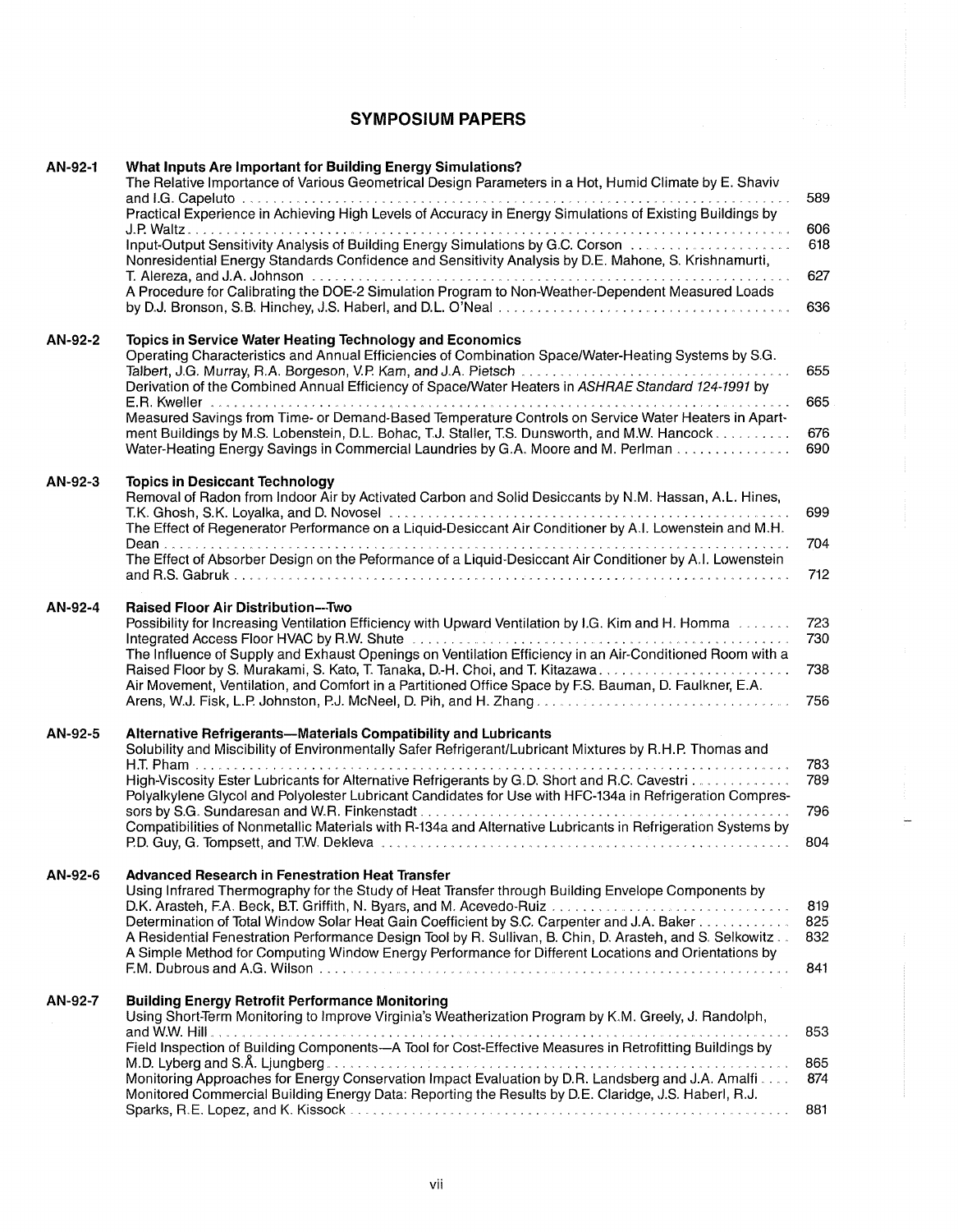| AN-92-8  | Impact of Building Dynamics and Control Strategies on Building Operating Costs<br>A Comparison of Chiller-Priority, Storage-Priority, and Optimal Control of an Ice-Storage System by J.E.<br>. <b>.</b>                                                                                                                                                                                                                                                                                                                                                                                                                                               | 893                                  |
|----------|--------------------------------------------------------------------------------------------------------------------------------------------------------------------------------------------------------------------------------------------------------------------------------------------------------------------------------------------------------------------------------------------------------------------------------------------------------------------------------------------------------------------------------------------------------------------------------------------------------------------------------------------------------|--------------------------------------|
|          | The Impact of Personal Environmental Control on Building Energy Use by J.E. Seem and J.E. Braun<br>Heat Storage in Building Thermal Mass: A Parametric Study by I. Andresen and M.J. Brandemuehl<br>Operational Strategies for Reducing Coil Loads by T.B. Jekel, J.W. Mitchell, and S.A. Klein                                                                                                                                                                                                                                                                                                                                                        | 903<br>910<br>919                    |
| AN-92-9  | Validation of Numerical Models for Predicting Room Air Motion<br>Significant Questions in Predicting Room Air Motion by Q. Chen and Z. Jiang<br>Experimental and Numerical Results for Airflow and Particle Transport in a Microelectronics Clean Room                                                                                                                                                                                                                                                                                                                                                                                                 | 929                                  |
|          | Numerical Prediction of Horizontal Nonisothermal 3-D Jet in Room Based on Algebraic Second-Moment<br>Description of Supply Openings in Numerical Models for Room Air Distribution by P.V. Nielsen                                                                                                                                                                                                                                                                                                                                                                                                                                                      | 940<br>951<br>963                    |
| AN-92-10 | New Developments in Engine-Driven Heat Pumps<br>Development of a 2.5-RT Multiple-Indoor-Unit Gas-Engine Heat Pump by K. Taira<br>The Performance of a Four-Ton Gas-Engine-Driven Heat Pump by T. Kaneko, M. Obitani, and T. Imura<br>Development and Field Testing of a High-Efficiency Engine-Driven Gas Heat Pump for Light Commercial                                                                                                                                                                                                                                                                                                               | 975<br>982<br>989<br>994             |
| AN-92-11 | <b>Case Studies of Direct Cooling Systems</b><br>Precooling and Direct-Cooling Coils for Groundwater, Lake Water, and Water-Loop Heat Pump Systems by<br>S.P. Kavanaugh<br>Reduced Energy Use Achieved by Direct and Indirect Use of Groundwater by J.O. Goss<br>Aquifer Seasonal Cold Storage for Space Conditioning: Some Cost-Effective Applications by A.L. Snijders<br>Free Cooling Works for Cowlitz County Hall of Justice by B.R. Meloy<br>Groundwater Heat Pumping: Lessons Learned in 43 Years at One Building by M.J. Hatten                                                                                                                | 1003<br>1009<br>1015<br>1023<br>1031 |
| AN-92-12 | International Symposium on Environmental and Safety Aspects of District Heating and Cooling<br>The Clean Air Act Amendments of 1990 and the National Energy Strategy of 1991 in Relation to District<br>District Heating Development, Air Quality Improvement, and Cogeneration in Krakow, Poland by<br>District Heating and the Environment-An Integrated Least-Cost, Least Environmental Impact Planning<br>Campus Internal Environmental Considerations for Health Care and Biomedical Research Facilities by                                                                                                                                       | 1041<br>1047<br>1057<br>1062         |
| AN-92-13 | Making Existing Monitored Energy Data Sets Available to ASHRAE Members<br>A Guide for Analyzing and Reporting Building Characteristics and Energy Use in Commercial Buildings by<br>R.P. Mazzucchi<br>Comparing Monitoring Protocols for Energy Retrofits by J.S. Haberl, A. Athar, M. Abbas, D.E. Claridge, and<br>Pacific Northwest Nonresidential Energy Survey by T. Alereza, D.R. Dohrmann, and R. Oberg.<br>Transformation of Existing Building Energy Characteristics Data Sets into a Consistent Format by D.R.                                                                                                                                | 1067<br>1081<br>1097<br>1104<br>1110 |
| AN-92-14 | Integration of Thermal Storage and Fire Protection Systems<br>Case Study of Combined Chilled-Water Thermal Energy Storage and Fire Protection Storage by G.V.R.<br>Retrofit Integration of Fire Protection Storage as Chilled-Water Storage-A Case Study by M.A. Hussain<br>and D.C.J. Peters $\ldots \ldots \ldots \ldots \ldots \ldots \ldots$<br>Integrating an Off-Peak Cooling System with a Fire Suppression System in an Existing High-Rise Office<br>Design of Integrated Fire Sprinkler Piping and Thermal Storage Systems: Benefits and Challenges by M.                                                                                     | 1119<br>1123<br>1133<br>1140         |
| AN-92-15 | <b>Innovative Monitoring Approaches in Buildings</b><br>Simplified Methods for the Thermal Analysis of Multifamily and Administrative Buildings by B. Lachal, W.U.<br>RTP-Based Energy Management Systems: Monitoring, Communication, and Control Requirements for<br>Buildings under Real-Time Pricing by B. Daryanian, L.K. Norford, and R.D. Tabors<br>Metered End-Use Data and Energy Conservation Potentials in a Department Store in Cairo, Egypt by H.<br>Akbari, S.E. Greenberg, J.S. Kromer, A. Abd-Rabou, M. Ahmed, and O. Nour-El-Din<br>End-Use Profile Development from Whole-Building Data Combined with Intensive Short-Term Monitoring | 1151<br>1160<br>1171                 |
|          |                                                                                                                                                                                                                                                                                                                                                                                                                                                                                                                                                                                                                                                        | 1180                                 |

 $\hat{\mathbf{C}}$  , where